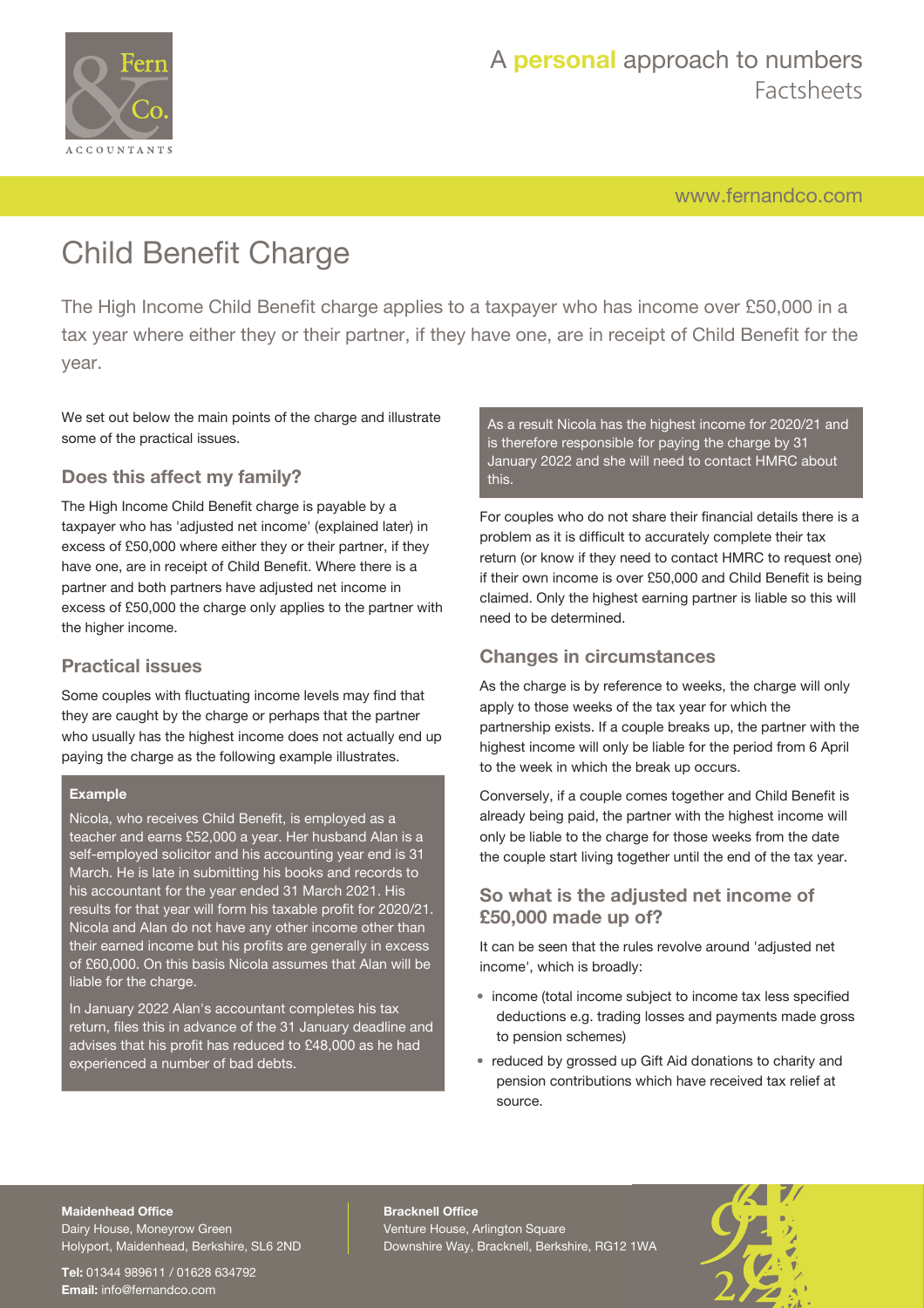

# A **personal** approach to numbers Factsheets

## [www.fernandco.com](http://www.fernandco.com)

In some cases it may be that an individual may want to donate more to charity or make additional pension contributions: for example, to reduce or avoid the charge.

Inequity applies as household income is not taken into account.

Therefore, equalising income for those who have the flexibility to do so such as in family partnerships or family owner managed businesses is important.

#### **Who is a partner for the purpose of the charge?**

A person is a partner of another person at any time if any of the following conditions are met at that time. The persons are either:

- a man and a woman who are married to each other and not separated; or
- a man and a woman who are not married to each other but are living together as husband and wife.

Similar rules apply to same sex couples.

#### **The charge**

An income tax charge will apply at a rate of 1% of the full Child Benefit award for each £100 of income between £50,000 and £60,000. The charge on taxpayers with income above £60,000 will be equal to the amount of Child Benefit paid.

#### **Example for 2021/22**

The Child Benefit for two children amounts to £1,828 per annum. The taxpayer's adjusted net income is £55,000. The income tax charge will be £914. This is calculated as £1,828 x 50% (£55,000 - £50,000 = £5,000/£100 x 1%).

#### **How does the administration operate?**

In the self assessment system individuals are required to notify HMRC if they have a liability to income tax, capital gains tax (CGT) and the High Income Child Benefit Charge by 6 October following the tax year. This requirement is amended to include situations where the person is liable to the Child Benefit charge.

In addition, the charge is included in Pay as You Earn (PAYE) regulations so that it can be collected through PAYE, using a reduced tax code. It is also included in the definition of tax liability, so that it could potentially affect payments on account and balancing payments.

### **So should you continue to claim Child Benefit?**

It is important to appreciate that Child Benefit itself is not liable to tax and the amount that can be claimed is therefore unaffected by the charge. It can therefore continue to be paid in full to the claimant even if they or their partner have a liability to the charge.

On the other hand Child Benefit claimants are able to elect not to receive the Child Benefit to which they are entitled if they or their partner do not wish to pay the charge. However, this will not affect the credit available (for state pension purposes) to certain people who stay at home to look after children (provided that an initial claim for child benefit was made when the child was born).

An election can be revoked if a person's circumstances change.

#### **But I don't receive a tax return?**

It may well be that you and/or your partner have not received a tax return before but this may need to change. You need to tell HMRC by 6 October following the end of the tax year if you think a charge may be due.

#### **Guidance**

HMRC have issued some guidance on the charge and the options available which can be found at [www.gov.uk/child](https://www.gov.uk/child-benefit-tax-charge)[benefit-tax-charge](https://www.gov.uk/child-benefit-tax-charge). This should be essential reading for many families.

#### **Maidenhead Office**

Dairy House, Moneyrow Green Holyport, Maidenhead, Berkshire, SL6 2ND

**Tel:** 01344 989611 / 01628 634792 **Email:** [info@fernandco.com](mailto:info@fernandco.com)

**Bracknell Office** Venture House, Arlington Square Downshire Way, Bracknell, Berkshire, RG12 1WA